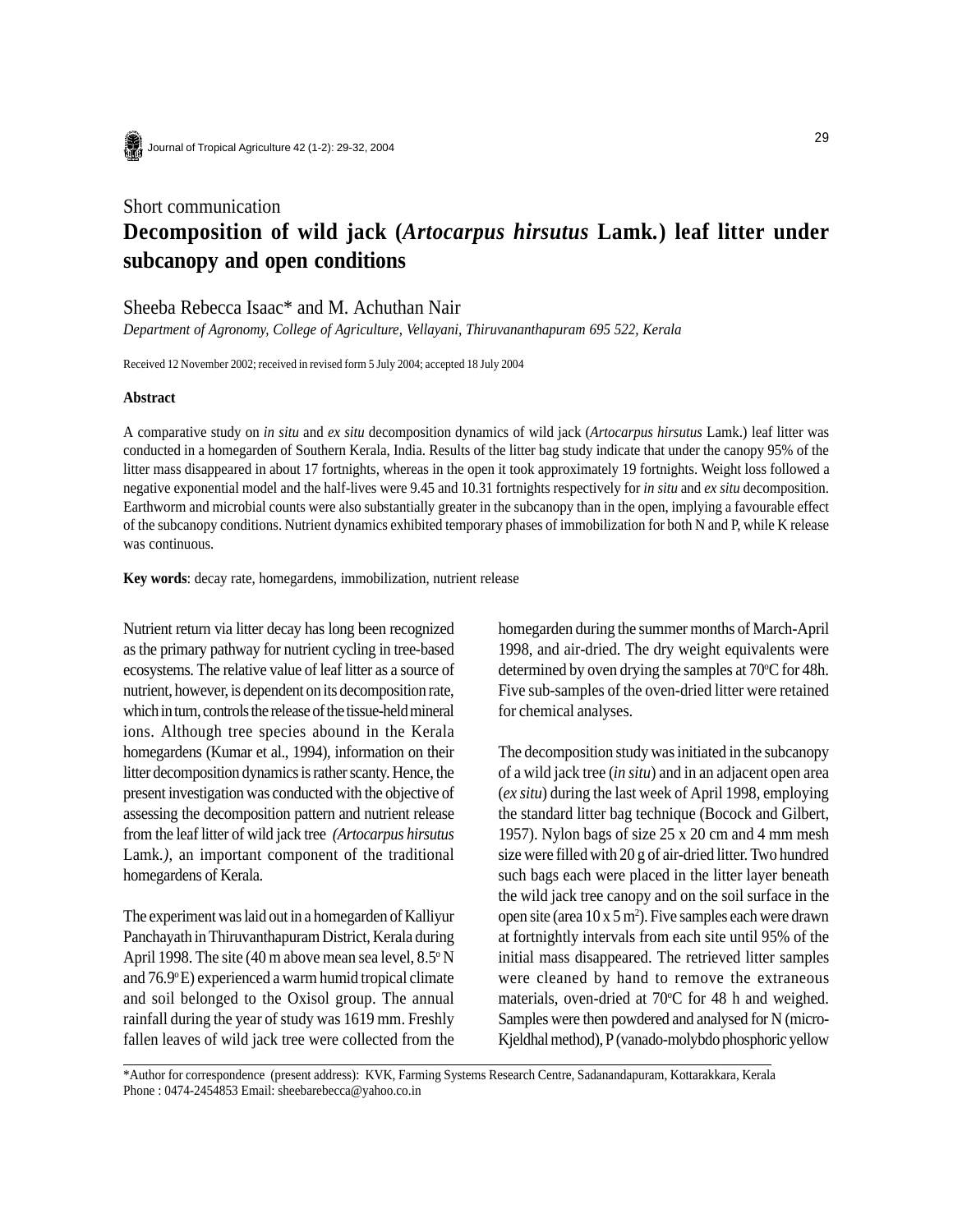Decomposition of wild jack leaf litter under subcanopy and open conditions

| Month    | Earthworm (number $m^{-3}$ ) |          | Fungal count<br>$(x103)$ per g soil |          | Bacterial count<br>$(x106)$ per g soil |         | Actinomycetes<br>$(x104)$ per g soil |         |
|----------|------------------------------|----------|-------------------------------------|----------|----------------------------------------|---------|--------------------------------------|---------|
|          | Open                         | Beneath  | Open                                | Beneath  | Open                                   | Beneath | Open                                 | Beneath |
|          |                              | canopy   |                                     | canopy   |                                        | canopy  |                                      | canopy  |
| May'98   | 9.20                         | 11.80    | 11.00                               | 19.40    | 12.80                                  | 15.40   | 6.40                                 | 8.40    |
| June'98  | 10.00                        | 16.80    | 11.80                               | 23.40    | 18.40                                  | 18.00   | 6.20                                 | 7.00    |
| July'98  | 14.40                        | 23.80    | 13.20                               | 27.60    | 14.80                                  | 19.80   | 4.80                                 | 7.40    |
| Aug.'98  | 22.40                        | 30.80    | 20.00                               | 33.00    | 16.80                                  | 39.20   | 6.60                                 | 11.00   |
| Sept'98  | 27.80                        | 35.60    | 22.80                               | 33.20    | 21.60                                  | 44.60   | 11.80                                | 16.40   |
| Oct'98   | 31.80                        | 36.60    | 19.40                               | 25.20    | 22.00                                  | 48.80   | 12.40                                | 17.20   |
| Nov'98   | 23.20                        | 27.40    | 16.80                               | 27.40    | 19.00                                  | 35.40   | 15.80                                | 20.20   |
| Dec'98   | 22.80                        | 27.40    | 12.80                               | 23.40    | 22.00                                  | 29.80   | 18.80                                | 17.60   |
| Jan'99   | 15.20                        | 15.40    | 11.80                               | 16.60    | 18.20                                  | 27.00   | 16.20                                | 18.00   |
| Feb'99   | 14.60                        | 11.60    | 10.80                               | 13.60    | 14.80                                  | 21.40   | 15.40                                | 21.60   |
| Mar'99   | 11.00                        |          | 15.69                               |          | 16.40                                  |         | 16.40                                |         |
| CD(0.05) | C: 0.82                      | P: 1.84  | C: 0.94                             | P: 2.11  | C: 0.95                                | P: 2.12 | C:0.66                               | P:1.47  |
|          |                              | CP: 2.60 |                                     | CP: 2.98 |                                        | CP-3.01 |                                      | CP:2.07 |

Table 1. Variations in earthworm and micro floral population in soil in the open and beneath tree canopy

C – condition (open/beneath tree canopy); P – period; CP – condition x period interaction

colour method) and K (flame photometry) following Jackson (1958). Lignin in litter was determined by the acid detergent fibre method of Sadasivam and Manikam (1992).

Earthworm (number per cubic metre of soil volume) and microbial populations (bacteria, fungi and actinomycetes) were estimated in the soil samples taken from beneath the litter bags. Dilution plate technique (Parkinson et al*.,* 1971) was employed for estimating the microbial populations. Fungi were cultured in Rose Bengal agar medium; bacteria in soil extract agar medium and actinomycetes in Conn's glycerol asparaginate agar medium; and the colonies counted after incubation at room temperature  $(28-32^{\circ}C)$ for 5, 7 and 12 days respectively and expressed as number per gram of oven-dry weight of soil. The data on nutrient contents in residual litter at the two sites were statistically analysed using the ANOVA technique. The model for constant potential weight loss, represented by the equation,

$$
\frac{x}{x^0} = e^{-kt}
$$

where *x* is the weight remaining at time  $t$ ,  $x^0$  is the original mass, *e* is the base of the natural logarithm and *k*, the decay rate coefficient (Olson, 1963), was fitted to the weight loss data. Half-lives (*t 0.5*) of decomposing

litter were estimated from the k values using the equation

$$
t_{0.5} = \frac{\ln(0.5)}{-k} = \frac{0.693}{-k}
$$

(Bockheim et al., 1991). Nutrient content of decomposing leaf was derived as

% *Nutrient remaining* = 
$$
(\frac{C}{C_0})
$$
 x  $(\frac{DM}{DM_0})$  x  $10^2$ 

where C is the concentration of the element in litter at the time of sampling;  $C_{\rho}$ , the concentration of element in the initial litter kept for decomposition; *DM*, the mass of dry



Fig. 1 Weight loss of wild jack (*Artocarpus hirsutus)* leaf litter under open and beneath tree canopy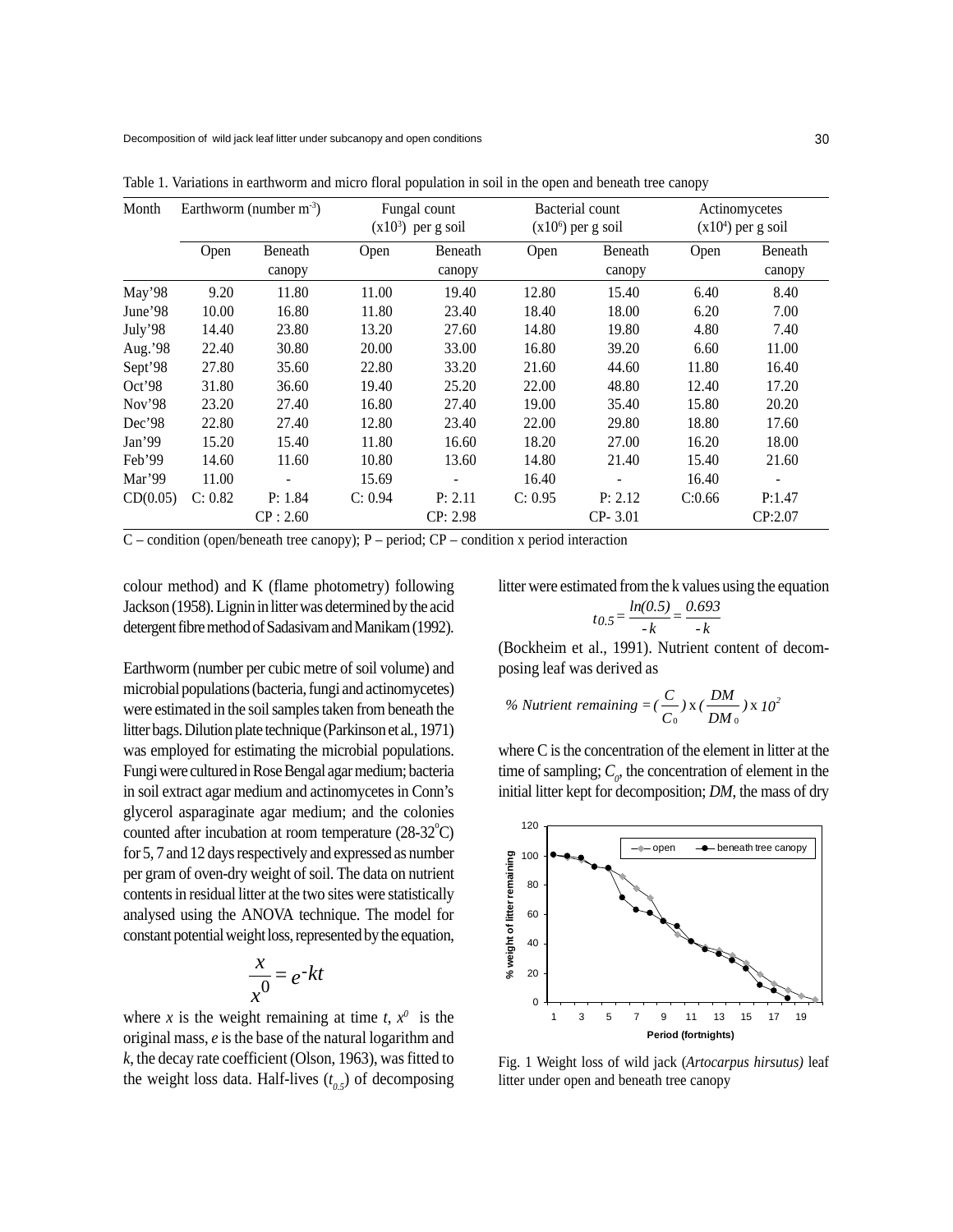matter at the time of sampling and  $DM_{\rho}^{\vphantom{\dagger}}$ , the mass of initial dry matter kept for decomposition (Bockheim et al., 1991).

The percentages of biomass remaining at fortnightly intervals in the open and subcanopy are presented in Figure 1. Time taken for 95% decay was modestly faster in the latter. For example, the weight loss (95%) was completed in 17 fortnights under *in situ* (subcanopy) conditions, while it took about 19 fortnights in the open. Moreover, the residual litter mass declined exponentially with time at both sites  $(r^2 \text{ values}, 0.95 \text{ beneath the tree})$ canopy and 0.89 in the open). Half lives  $(t_{0.5})$  and fortnightly decay rate coefficients (k) were 9.45 fortnights and –0.073 respectively in the subcanopy and 10.31 fortnights and –0.067 respectively in the open. A 'more negative' *k* value for the subcanopy situation indicates a modestly faster rate of decay there compared to the open. Moreover, the decay rate for wild jack is lower than many other tropical trees (see: Jamaludheen and Kumar, 1999).

This is thought to be because of the relatively higher lignin content of wild jack leaf litter (28.7%). For instance, leaf litter of jack tree (*Artocarpus heterophyllus*), another prominent homegarden component, had a lignin concentration of only 15.18% (Isaac and Nair, 2002). Furthermore, litter with more than 15% lignin is generally regarded as of poor quality (Chesson, 1997).

In addition to substrate quality, microclimate and composition of soil organisms are major determinants of litter decomposition (Swift et al., 1979). The higher, albeit modest, decay rates observed in the subcanopy, can probably be explained based on the favourable influence of overstorey on microclimate, besides its impact on the soil biota. The data presented in Table 1 clearly suggest that the populations of microflora and earthworms were higher under the tree canopy. Among the various species of organisms, fungi and bacteria were important from the start of the study, while actinomycetes became dominant

| Fortnight        | Nitrogen (%) |                | Phosphorus (%) |                | Potassium (%) |                |
|------------------|--------------|----------------|----------------|----------------|---------------|----------------|
|                  | Open         | Beneath canopy | Open           | Beneath canopy | Open          | Beneath canopy |
| $\boldsymbol{0}$ | 1.102        | 1.102          | 0.049          | 0.049          | 0.593         | 0.593          |
| 1                | 1.244        | 1.262          | 0.040          | 0.046          | 0.533         | 0.516          |
| $\overline{c}$   | 1.412        | 1.412          | 0.047          | 0.051          | 0.531         | 0.446          |
| $\overline{3}$   | 1.632        | 1.492          | 0.066          | 0.054          | 0.494         | 0.860          |
| 4                | 1.606        | 1.612          | 0.048          | 0.053          | 0.414         | 0.141          |
| 5                | 1.482        | 1.410          | 0.040          | 0.055          | 0.405         | 0.079          |
| 6                | 1.504        | 1.436          | 0.031          | 0.045          | 0.283         | 0.059          |
| 7                | 1.418        | 1.138          | 0.014          | 0.040          | 0.232         | 0.058          |
| 8                | 1.384        | 1.128          | 0.016          | 0.036          | 0.194         | 0.056          |
| 9                | 1.134        | 1.298          | 0.021          | 0.021          | 0.171         | 0.049          |
| 10               | 1.042        | 1.386          | 0.030          | 0.023          | 0.111         | 0.031          |
| 11               | 0.956        | 1.026          | 0.076          | 0.019          | 0.100         | 0.042          |
| 12               | 0.790        | 0.874          | 0.109          | 0.026          | 0.062         | 0.024          |
| 13               | 0.568        | 0.734          | 0.060          | 0.040          | 0.054         | 0.023          |
| 14               | 0.540        | 0.632          | 0.052          | 0.052          | 0.052         | 0.023          |
| 15               | 0.388        | 0.514          | 0.048          | 0.031          | 0.050         | 0.023          |
| 16               | 0.494        | 0.436          | 0.034          | 0.020          | 0.042         | 0.010          |
| 17               | 0.322        | 0.412          | 0.023          | 0.008          | 0.036         | 0.008          |
| 18               | 0.310        |                | 0.014          |                | 0.022         |                |
| 19               | 0.198        |                | 0.008          |                | 0.012         |                |
| CD(0.05)         | C: NS        | P: 0.118       | C: 0.003       | P: 0.010       | C: 0.009      | P: 0.027       |
|                  | CP: 0.166    |                | CP: 0.014      |                | CP: 0.038     |                |

Table 2. Nitrogen, phosphorus and potassium concentrations in wild jack leaf litter at fortnightly intervals on decomposition

C – condition (open/beneath tree canopy); P – period; CP – condition x period interaction